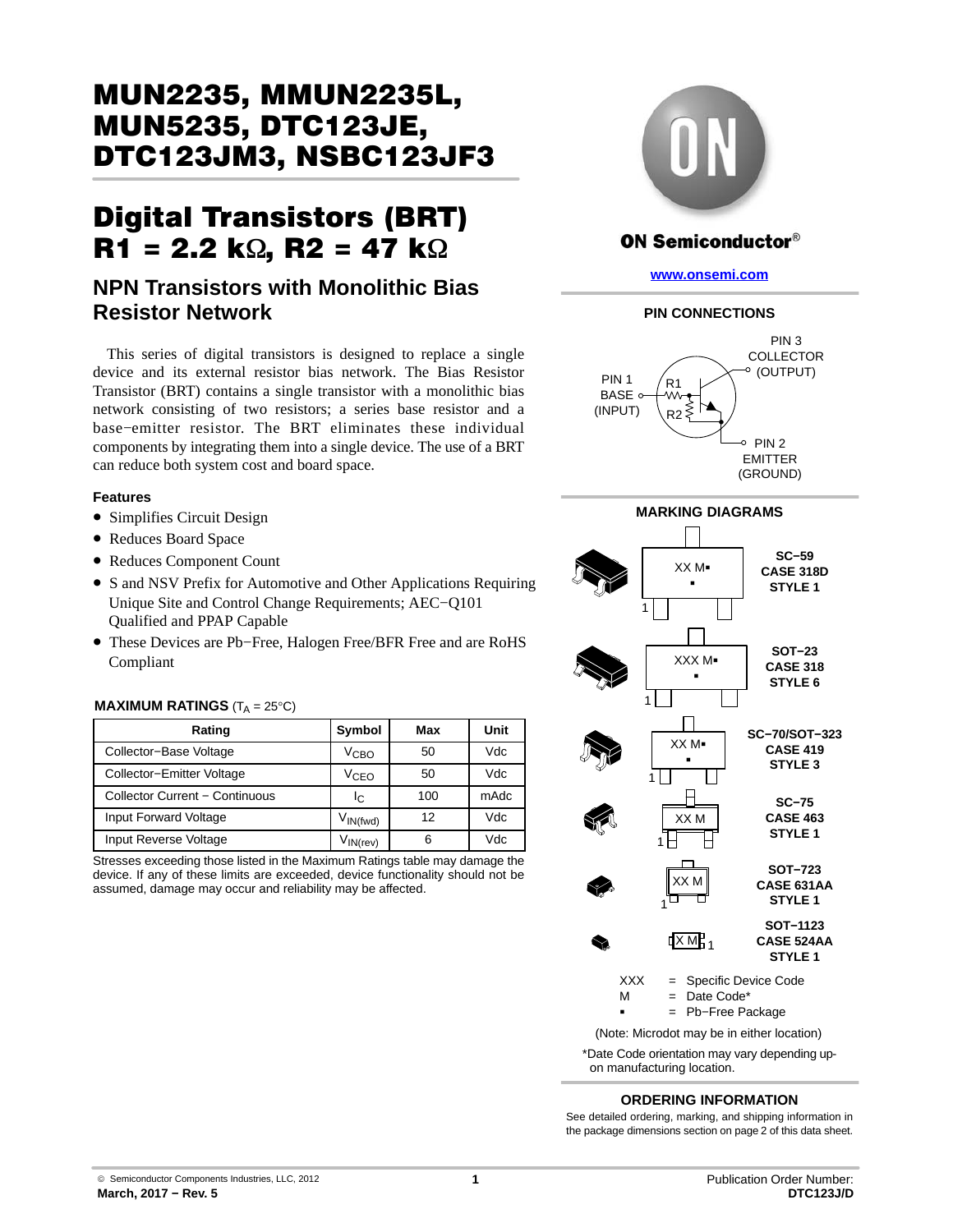#### <span id="page-1-0"></span>**Table 1. ORDERING INFORMATION**

| <b>Device</b>                  | <b>Part Marking</b> | Package                    | Shipping <sup>†</sup> |
|--------------------------------|---------------------|----------------------------|-----------------------|
| <b>MUN2235T1G</b>              | 6M                  | $SC-59$<br>(Pb-Free)       | 3000 / Tape & Reel    |
| MMUN2235LT1G, NSVMMUN2235LT1G* | AA <sub>2</sub>     | $SOT-23$<br>(Pb-Free)      | 3000 / Tape & Reel    |
| MUN5235T1G, SMUN5235T1G*       | 8M                  | SC-70/SOT-323<br>(Pb-Free) | 3000 / Tape & Reel    |
| DTC123JET1G, NSVDTC123JET1G*   | 8M                  | $SC-75$<br>(Pb-Free)       | 3000 / Tape & Reel    |
| DTC123JM3T5G, NSVDTC123JM3T5G* | 8M                  | SOT-723<br>(Pb-Free)       | 8000 / Tape & Reel    |
| NSBC123JF3T5G                  | V                   | SOT-1123<br>(Pb-Free)      | 8000 / Tape & Reel    |

†For information on tape and reel specifications, including part orientation and tape sizes, please refer to our Tape and Reel Packaging Specifications Brochure, BRD8011/D.

\*S and NSV Prefix for Automotive and Other Applications Requiring Unique Site and Control Change Requirements; AEC−Q101 Qualified and PPAP Capable.



(1) SC−75 and SC−70/SOT323; Minimum Pad (2) SC−59; Minimum Pad (3) SOT−23; Minimum Pad (4) SOT−1123; 100 mm2, 1 oz. copper trace (5) SOT−723; Minimum Pad

**Figure 1. Derating Curve**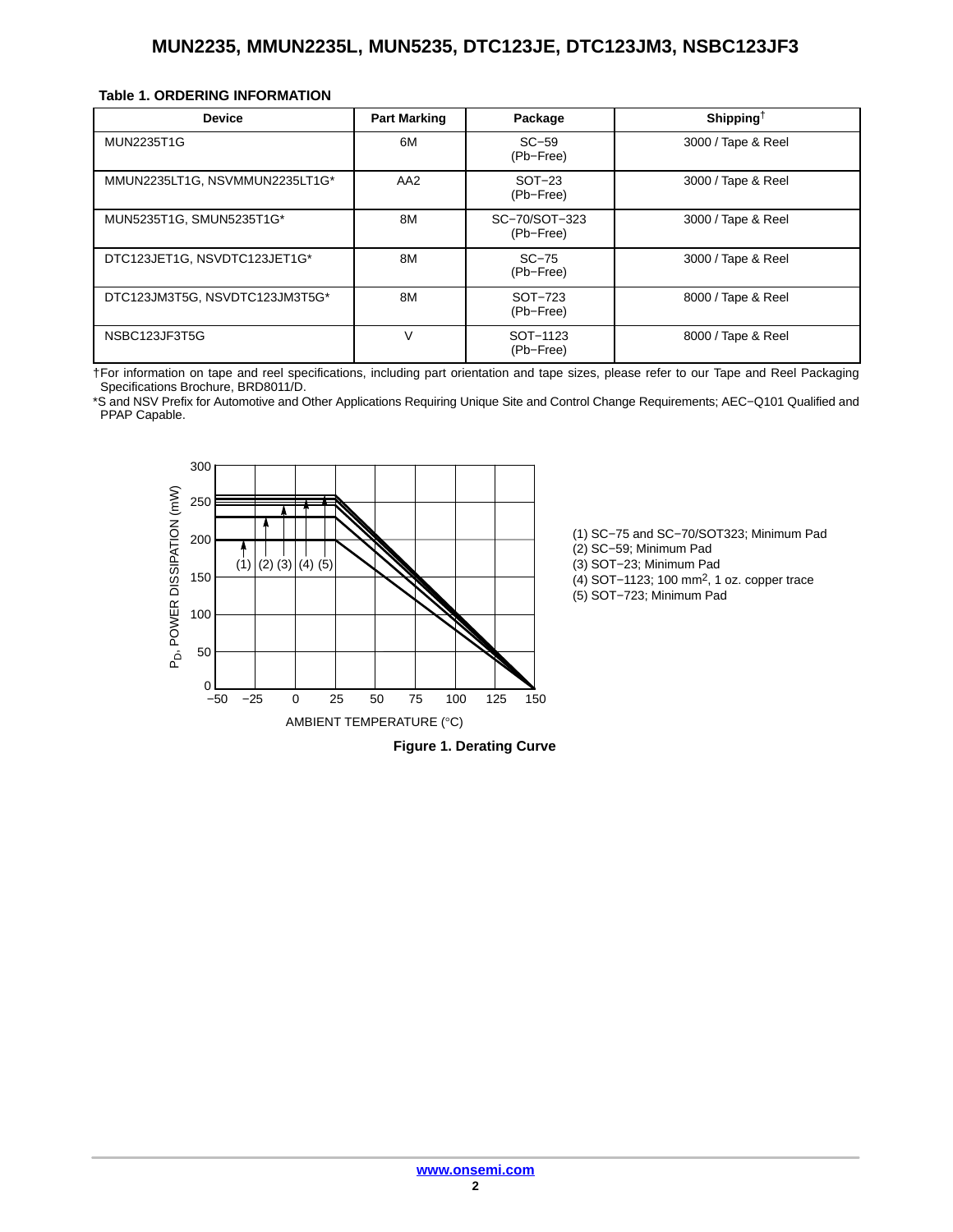#### <span id="page-2-0"></span>**Table 2. THERMAL CHARACTERISTICS**

| <b>Characteristic</b>                                  |                                  | Symbol                   | Max               | Unit          |
|--------------------------------------------------------|----------------------------------|--------------------------|-------------------|---------------|
| THERMAL CHARACTERISTICS (SC-59) (MUN2235)              |                                  |                          |                   |               |
| Total Device Dissipation<br>$T_A = 25^{\circ}C$        | (Note 1)<br>(Note 2)             | $P_D$                    | 230<br>338        | mW            |
| Derate above 25°C                                      | (Note 1)<br>(Note 2)             |                          | 1.8<br>2.7        | mW/°C         |
| Thermal Resistance,<br>Junction to Ambient             | (Note 1)<br>(Note 2)             | $R_{\theta JA}$          | 540<br>370        | $\degree$ C/W |
| Thermal Resistance,<br>Junction to Lead                | (Note 1)<br>(Note 2)             | $R_{\theta$ JL           | 264<br>287        | $\degree$ C/W |
| Junction and Storage Temperature Range                 |                                  | $T_J$ , $T_{stg}$        | $-55$ to $+150$   | $^{\circ}C$   |
| THERMAL CHARACTERISTICS (SOT-23) (MMUN2235L)           |                                  |                          |                   |               |
| <b>Total Device Dissipation</b><br>$T_A = 25$ °C       | (Note 1)                         | $P_D$                    | 246               | mW            |
| Derate above 25°C                                      | (Note 2)<br>(Note 1)<br>(Note 2) |                          | 400<br>2.0<br>3.2 | mW/°C         |
| Thermal Resistance,<br>Junction to Ambient             | (Note 1)<br>(Note 2)             | $R_{\theta$ JA           | 508<br>311        | °C/W          |
| Thermal Resistance,<br>Junction to Lead                | (Note 1)<br>(Note 2)             | $R_{\theta$ JL           | 174<br>208        | $\degree$ C/W |
| Junction and Storage Temperature Range                 |                                  | $T_J$ , $T_{stg}$        | $-55$ to $+150$   | $^{\circ}C$   |
| THERMAL CHARACTERISTICS (SC-70/SOT-323) (MUN5235)      |                                  |                          |                   |               |
| <b>Total Device Dissipation</b><br>$T_A = 25^{\circ}C$ | (Note 1)                         | $P_D$                    | 202               | mW            |
| Derate above 25°C                                      | (Note 2)<br>(Note 1)<br>(Note 2) |                          | 310<br>1.6<br>2.5 | mW/°C         |
| Thermal Resistance,<br>Junction to Ambient             | (Note 1)<br>(Note 2)             | $R_{\theta,JA}$          | 618<br>403        | °C/W          |
| Thermal Resistance,<br>Junction to Lead                | (Note 1)<br>(Note 2)             | $R_{\theta$ JL           | 280<br>332        | °C/W          |
| Junction and Storage Temperature Range                 |                                  | $T_J$ , $T_{\text{stq}}$ | $-55$ to $+150$   | $^{\circ}C$   |
| THERMAL CHARACTERISTICS (SC-75) (DTC123JE)             |                                  |                          |                   |               |
| Total Device Dissipation<br>$T_A = 25$ °C              | (Note 1)                         | $P_D$                    | 200               | mW            |
| Derate above 25°C                                      | (Note 2)<br>(Note 1)<br>(Note 2) |                          | 300<br>1.6<br>2.4 | mW/°C         |
| Thermal Resistance,<br>Junction to Ambient             | (Note 1)<br>(Note 2)             | $R_{\theta$ JA           | 600<br>400        | °C/W          |
| Junction and Storage Temperature Range                 |                                  | $T_J$ , $T_{stg}$        | $-55$ to $+150$   | $^{\circ}C$   |
| THERMAL CHARACTERISTICS (SOT-723) (DTC123JM3)          |                                  |                          |                   |               |
| Total Device Dissipation<br>$T_A = 25$ °C              | (Note 1)                         | $P_D$                    | 260               | mW            |
| Derate above 25°C                                      | (Note 2)<br>(Note 1)<br>(Note 2) |                          | 600<br>2.0<br>4.8 | mW/°C         |
| Thermal Resistance,<br>Junction to Ambient             | (Note 1)<br>(Note 2)             | $R_{\theta JA}$          | 480<br>205        | $\degree$ C/W |
| Junction and Storage Temperature Range                 |                                  | $T_J$ , $T_{stg}$        | $-55$ to $+150$   | °C            |
| 1 $FD - A \odot$ Minimum Dad                           |                                  |                          |                   |               |

[1](#page-3-0). FR−4 @ Minimum Pad.

[2](#page-3-0). FR−4 @ 1.0 x 1.0 Inch Pad. [3](#page-3-0). FR−4 @ 100 mm2, 1 oz. copper traces, still air.

[4](#page-3-0). FR−4 @ 500 mm2, 1 oz. copper traces, still air.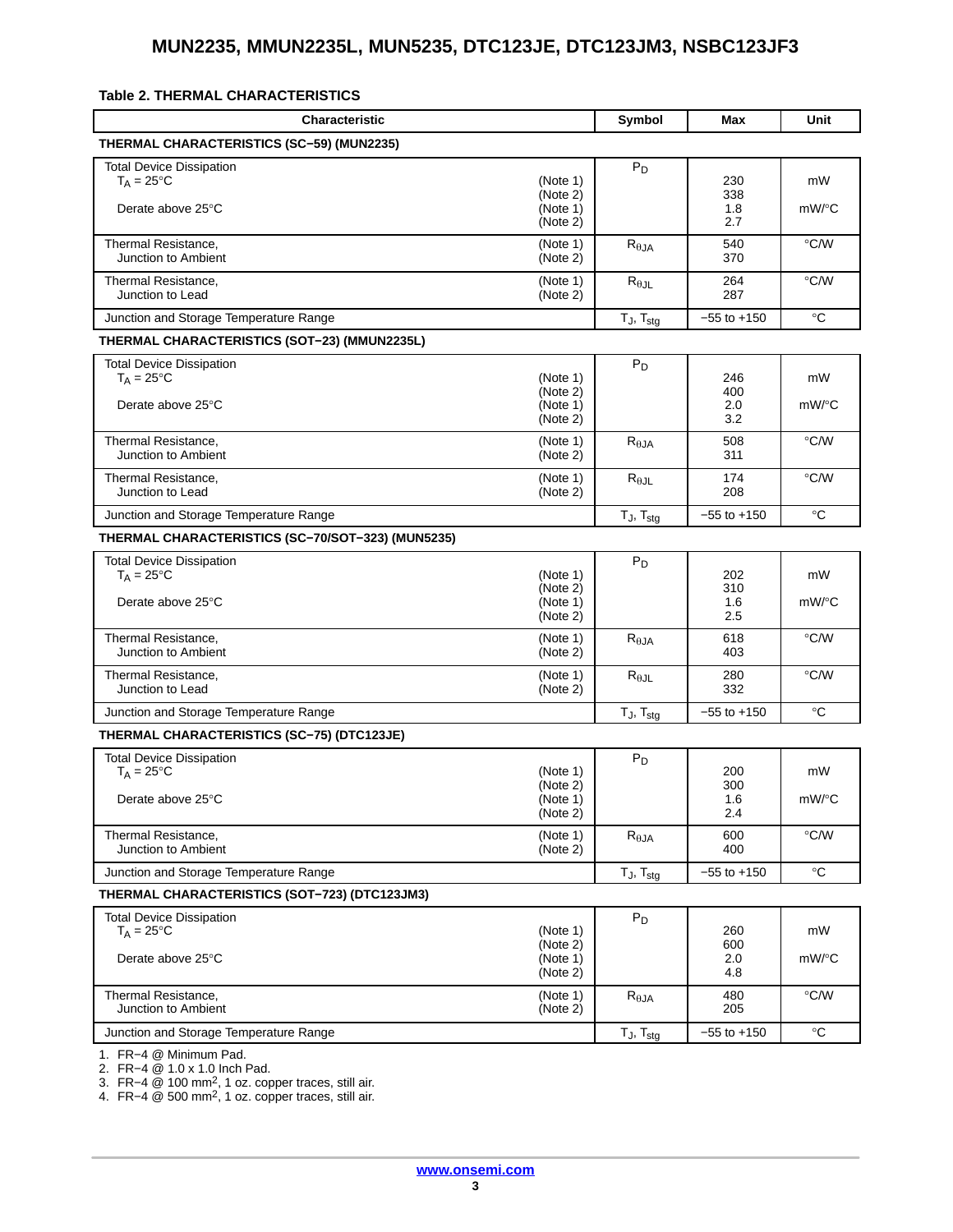#### <span id="page-3-0"></span>**Table [2.](#page-2-0) THERMAL CHARACTERISTICS**

| <b>Characteristic</b>                                                       |                                              | Symbol                   | Max                      | Unit               |
|-----------------------------------------------------------------------------|----------------------------------------------|--------------------------|--------------------------|--------------------|
| THERMAL CHARACTERISTICS (SOT-1123) (NSBC123JF3)                             |                                              |                          |                          |                    |
| <b>Total Device Dissipation</b><br>$T_A = 25^{\circ}C$<br>Derate above 25°C | (Note 3)<br>(Note 4)<br>(Note 3)<br>(Note 4) | $P_D$                    | 254<br>297<br>2.0<br>2.4 | mW<br>mW/°C        |
| Thermal Resistance,<br>Junction to Ambient                                  | (Note 3)<br>(Note 4)                         | $R_{\theta$ JA           | 493<br>421               | $\rm ^{\circ}$ C/W |
| Thermal Resistance, Junction to Lead                                        | (Note 3)                                     | $R_{\theta$ JL           | 193                      | $\degree$ C/W      |
| Junction and Storage Temperature Range                                      |                                              | $T_J$ , $T_{\text{stq}}$ | $-55$ to $+150$          | $^{\circ}C$        |

1. FR−4 @ Minimum Pad.

2. FR−4 @ 1.0 x 1.0 Inch Pad.

3. FR−4 @ 100 mm2, 1 oz. copper traces, still air.

4. FR−4 @ 500 mm2, 1 oz. copper traces, still air.

#### **Table 3. ELECTRICAL CHARACTERISTICS** (T<sub>A</sub> = 25°C, unless otherwise noted)

| <b>Characteristic</b>                                                                                                       | Symbol           | Min                      | <b>Typ</b>               | <b>Max</b>               | Unit      |
|-----------------------------------------------------------------------------------------------------------------------------|------------------|--------------------------|--------------------------|--------------------------|-----------|
| <b>OFF CHARACTERISTICS</b>                                                                                                  |                  |                          |                          |                          |           |
| Collector-Base Cutoff Current<br>$(V_{CR} = 50 V, I_F = 0)$                                                                 | I <sub>CBO</sub> | $\overline{\phantom{0}}$ |                          | 100                      | nAdc      |
| <b>Collector-Emitter Cutoff Current</b><br>$(V_{CF} = 50 V, IB = 0)$                                                        | <b>I</b> CEO     | $\qquad \qquad -$        | $\overline{\phantom{0}}$ | 500                      | nAdc      |
| <b>Emitter-Base Cutoff Current</b><br>$(V_{FB} = 6.0 V, I_C = 0)$                                                           | <b>LEBO</b>      | $\qquad \qquad -$        | $\overline{\phantom{0}}$ | 0.2                      | mAdc      |
| Collector-Base Breakdown Voltage<br>$(I_C = 10 \mu A, I_F = 0)$                                                             | $V_{(BR)CBO}$    | 50                       | $\qquad \qquad$          | $\overline{\phantom{0}}$ | Vdc       |
| Collector-Emitter Breakdown Voltage (Note 5)<br>$(l_C = 2.0$ mA, $l_B = 0$ )                                                | $V_{(BR)CEO}$    | 50                       |                          |                          | Vdc       |
| <b>ON CHARACTERISTICS</b>                                                                                                   |                  |                          |                          |                          |           |
| DC Current Gain (Note 5)<br>$(I_C = 5.0$ mA, $V_{CF} = 10$ V)                                                               | $h_{FE}$         | 80                       | 140                      | $\overline{\phantom{m}}$ |           |
| Collector - Emitter Saturation Voltage (Note 5)<br>$(IC = 10 mA, IB = 1.0 mA)$                                              | $V_{CE(sat)}$    | $\overline{\phantom{m}}$ | $\overline{\phantom{0}}$ | 0.25                     | Vdc       |
| Input Voltage (off)<br>$(V_{CF} = 5.0 V, I_C = 100 \mu A)$                                                                  | $V_{i(off)}$     | $\overline{\phantom{0}}$ | 0.6                      | 0.5                      | Vdc       |
| Input Voltage (on)<br>$(V_{CE} = 0.3 V, I_C = 5.0 mA)$                                                                      | $V_{i(0n)}$      | 1.1                      | 0.8                      | $\overline{\phantom{m}}$ | Vdc       |
| Output Voltage (on)<br>$(V_{\text{CC}} = 5.0 \text{ V}, V_{\text{B}} = 2.5 \text{ V}, R_{\text{I}} = 1.0 \text{ k}\Omega)$  | VOL              | $\qquad \qquad -$        | $\overline{\phantom{m}}$ | 0.2                      | Vdc       |
| Output Voltage (off)<br>$(V_{\text{CC}} = 5.0 \text{ V}, V_{\text{B}} = 0.5 \text{ V}, R_{\text{I}} = 1.0 \text{ k}\Omega)$ | $V_{OH}$         | 4.9                      | $\overline{\phantom{m}}$ | $\overline{\phantom{0}}$ | Vdc       |
| Input Resistor                                                                                                              | R <sub>1</sub>   | 1.5                      | 2.2                      | 2.9                      | $k\Omega$ |
| <b>Resistor Ratio</b>                                                                                                       | $R_1/R_2$        | 0.038                    | 0.047                    | 0.056                    |           |

Product parametric performance is indicated in the Electrical Characteristics for the listed test conditions, unless otherwise noted. Product

performance may not be indicated by the Electrical Characteristics if operated under different conditions.

5. Pulsed Condition: Pulse Width = 300 msec, Duty Cycle  $\leq 2\%$ .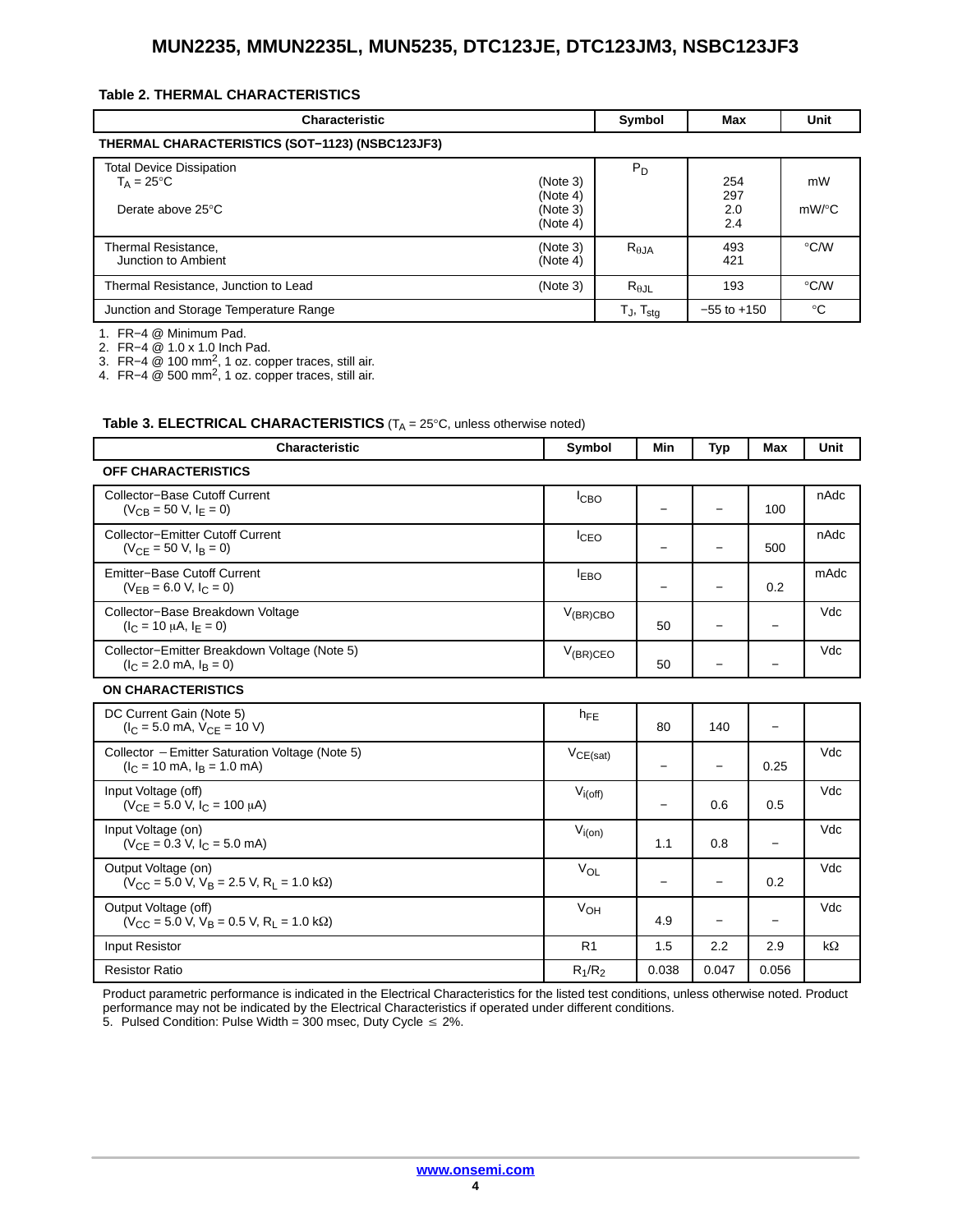**TYPICAL CHARACTERISTICS MUN2235, MMUN2235L, MUN5235, DTC123JE, DTC123JM3**



**Figure 6. Input Voltage vs. Output Current**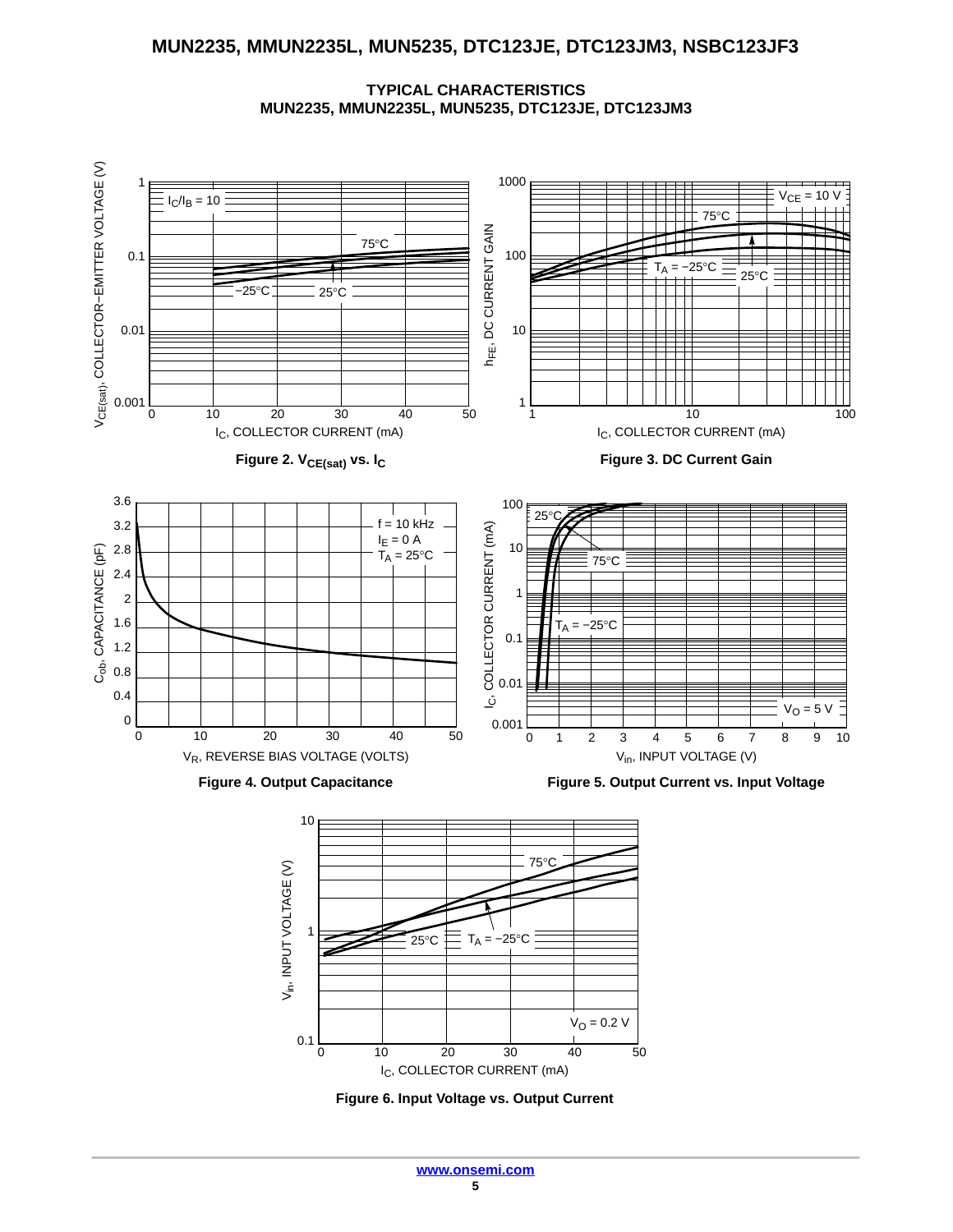





**Figure 11. Input Voltage vs. Output Current**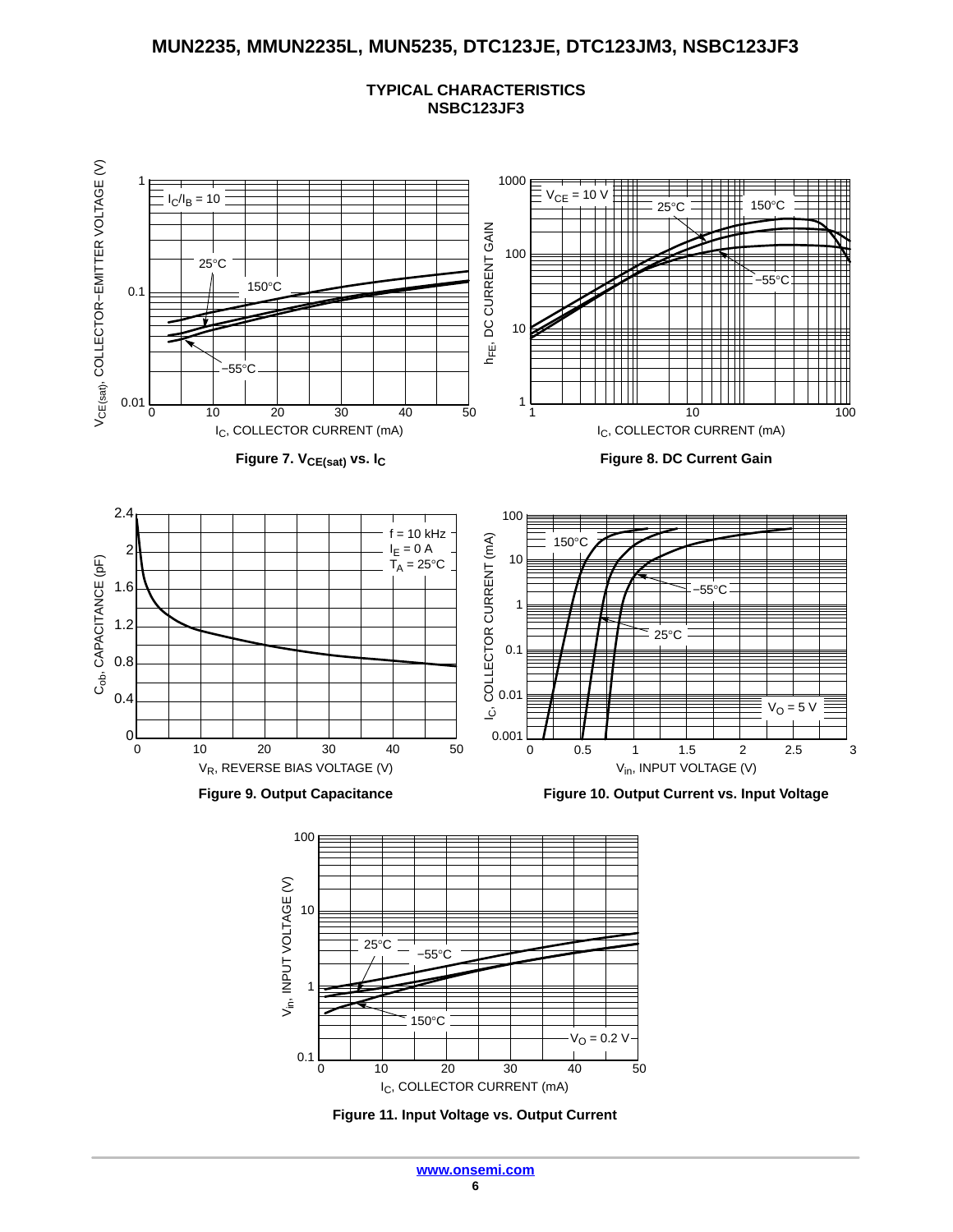#### **PACKAGE DIMENSIONS**

**SC−59** CASE 318D−04 ISSUE H



NOTES: 1. DIMENSIONING AND TOLERANCING PER ANSI Y14.5M, 1982. 2. CONTROLLING DIMENSION: MILLIMETER.

|            | <b>MILLIMETERS</b> |            |            | <b>INCHES</b> |            |            |
|------------|--------------------|------------|------------|---------------|------------|------------|
| <b>DIM</b> | <b>MIN</b>         | <b>NOM</b> | <b>MAX</b> | <b>MIN</b>    | <b>NOM</b> | <b>MAX</b> |
| А          | 1.00               | 1.15       | 1.30       | 0.039         | 0.045      | 0.051      |
| A1         | 0.01               | 0.06       | 0.10       | 0.001         | 0.002      | 0.004      |
| b          | 0.35               | 0.43       | 0.50       | 0.014         | 0.017      | 0.020      |
| c          | 0.09               | 0.14       | 0.18       | 0.003         | 0.005      | 0.007      |
| D          | 2.70               | 2.90       | 3.10       | 0.106         | 0.114      | 0.122      |
| Е          | 1.30               | 1.50       | 1.70       | 0.051         | 0.059      | 0.067      |
| е          | 1.70               | 1.90       | 2.10       | 0.067         | 0.075      | 0.083      |
|            | 0.20               | 0.40       | 0.60       | 0.008         | 0.016      | 0.024      |
| HЕ         | 2.50               | 2.80       | 3.00       | 0.099         | 0.110      | 0.118      |

STYLE 1: PIN 1. BASE 2. EMITTER

3. COLLECTOR

#### **SOLDERING FOOTPRINT\***

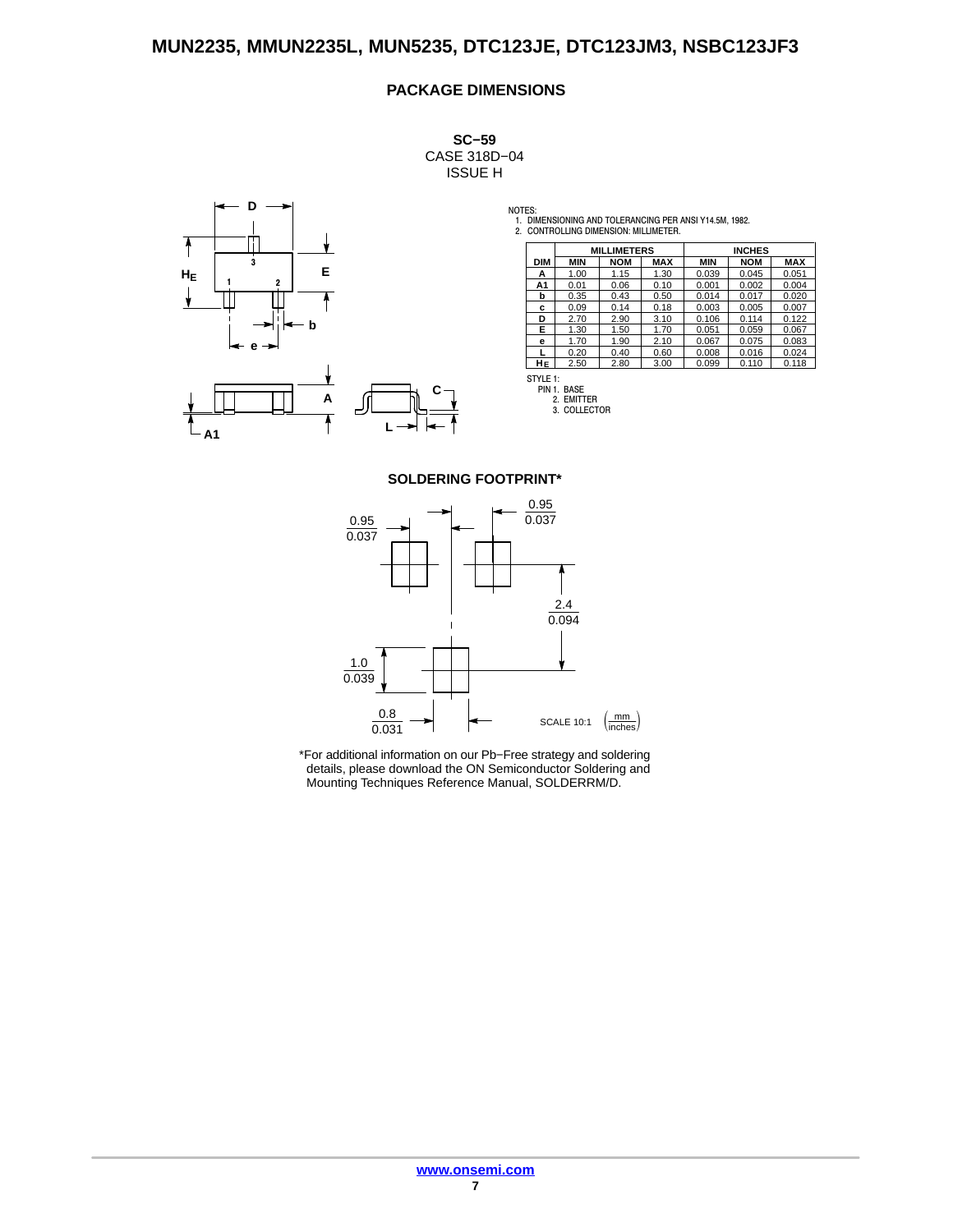#### **PACKAGE DIMENSIONS**

**SOT−23 (TO−236)** CASE 318−08 ISSUE AR









- 
- 
- NOTES:<br>1. DIMENSIONING AND TOLERANCING PER ASME Y14.5M, 1994.<br>2. CONTROLLING DIMENSION: MILLIMETERS.<br>3. MAXIMUM LEAD THICKNESS INCLUDES LEAD FINISH.<br>MINIMUM LEAD THICKNESS IS THE MINIMUM THICKNESS OF

THE BASE MATERIAL. 4. DIMENSIONS D AND E DO NOT INCLUDE MOLD FLASH, PROTRUSIONS, OR GATE BURRS.

|            | <b>MILLIMETERS</b> |            |              | <b>INCHES</b> |            |              |
|------------|--------------------|------------|--------------|---------------|------------|--------------|
| <b>DIM</b> | <b>MIN</b>         | <b>NOM</b> | <b>MAX</b>   | <b>MIN</b>    | <b>NOM</b> | <b>MAX</b>   |
| А          | 0.89               | 1.00       | 1.11         | 0.035         | 0.039      | 0.044        |
| A1         | 0.01               | 0.06       | 0.10         | 0.000         | 0.002      | 0.004        |
| b          | 0.37               | 0.44       | 0.50         | 0.015         | 0.017      | 0.020        |
| c          | 0.08               | 0.14       | 0.20         | 0.003         | 0.006      | 0.008        |
| D          | 2.80               | 2.90       | 3.04         | 0.110         | 0.114      | 0.120        |
| Е          | 1.20               | 1.30       | 1.40         | 0.047         | 0.051      | 0.055        |
| е          | 1.78               | 1.90       | 2.04         | 0.070         | 0.075      | 0.080        |
|            | 0.30               | 0.43       | 0.55         | 0.012         | 0.017      | 0.022        |
| L1         | 0.35               | 0.54       | 0.69         | 0.014         | 0.021      | 0.027        |
| HЕ         | 2.10               | 2.40       | 2.64         | 0.083         | 0.094      | 0.104        |
| т          | $0^{\circ}$        |            | $10^{\circ}$ | $0^{\circ}$   |            | $10^{\circ}$ |

STYLE 6: PIN 1. BASE 2. EMITTER 3. COLLECTOR

**SOLDERING FOOTPRINT\* RECOMMENDED**

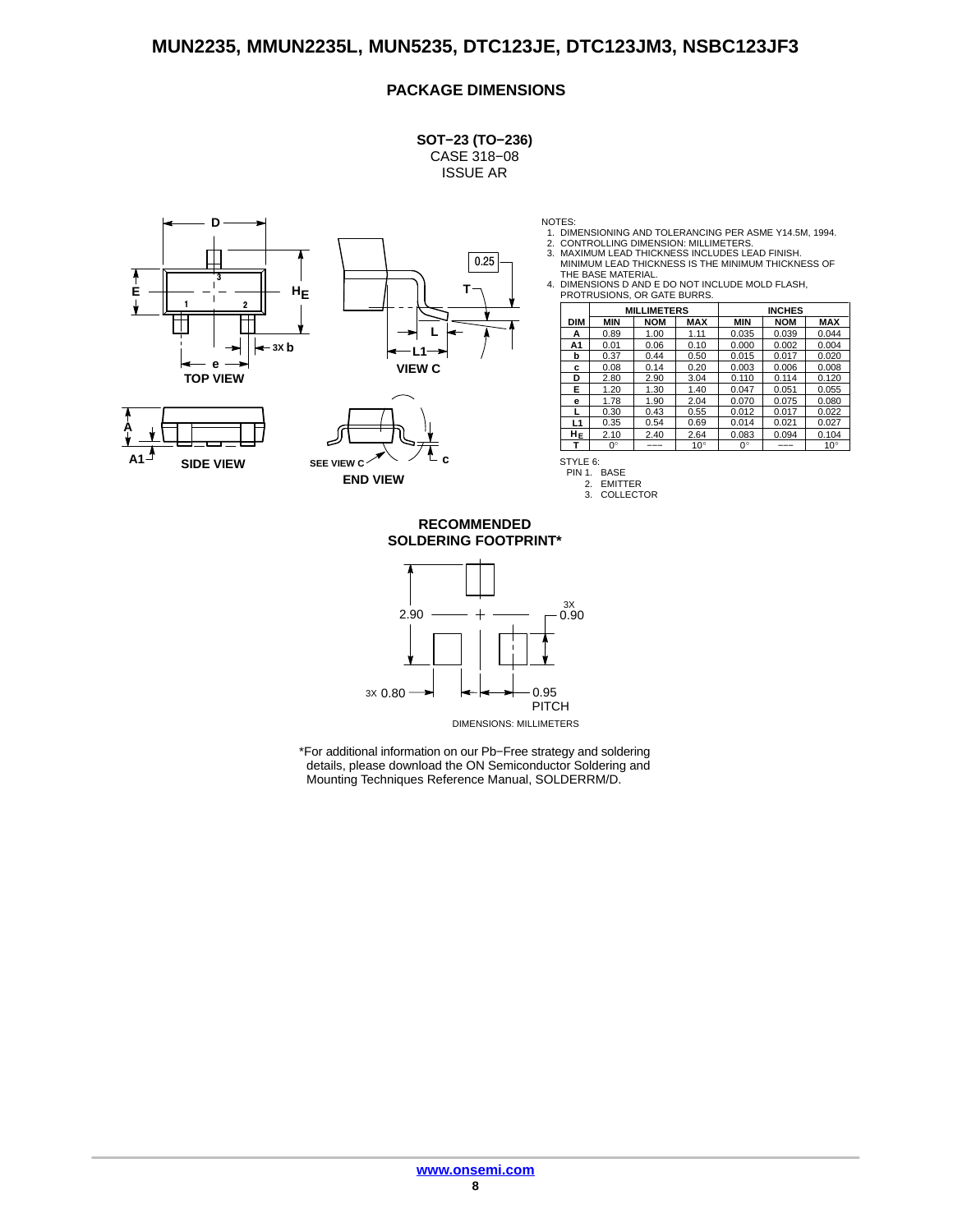### **PACKAGE DIMENSIONS**

**SC−70 (SOT−323)** CASE 419−04 ISSUE N





NOTES:

1. DIMENSIONING AND TOLERANCING PER ANSI Y14.5M, 1982. 2. CONTROLLING DIMENSION: INCH.

|            | <b>MILLIMETERS</b> |            |            | <b>INCHES</b> |            |            |
|------------|--------------------|------------|------------|---------------|------------|------------|
| <b>DIM</b> | <b>MIN</b>         | <b>NOM</b> | <b>MAX</b> | <b>MIN</b>    | <b>NOM</b> | <b>MAX</b> |
| А          | 0.80               | 0.90       | 1.00       | 0.032         | 0.035      | 0.040      |
| A1         | 0.00               | 0.05       | 0.10       | 0.000         | 0.002      | 0.004      |
| А2         | 0.70 REF           |            |            | 0.028 REF     |            |            |
| b          | 0.30               | 0.35       | 0.40       | 0.012         | 0.014      | 0.016      |
| c          | 0.10               | 0.18       | 0.25       | 0.004         | 0.007      | 0.010      |
| D          | 1.80               | 2.10       | 2.20       | 0.071         | 0.083      | 0.087      |
| Е          | 1.15               | 1.24       | 1.35       | 0.045         | 0.049      | 0.053      |
| е          | 1.20               | 1.30       | 1.40       | 0.047         | 0.051      | 0.055      |
| e1         |                    | 0.65 BSC   |            | 0.026 BSC     |            |            |
|            | 0.20               | 0.38       | 0.56       | 0.008         | 0.015      | 0.022      |
| HЕ         | 2.00               | 2.10       | 2.40       | 0.079         | 0.083      | 0.095      |



**SOLDERING FOOTPRINT\***

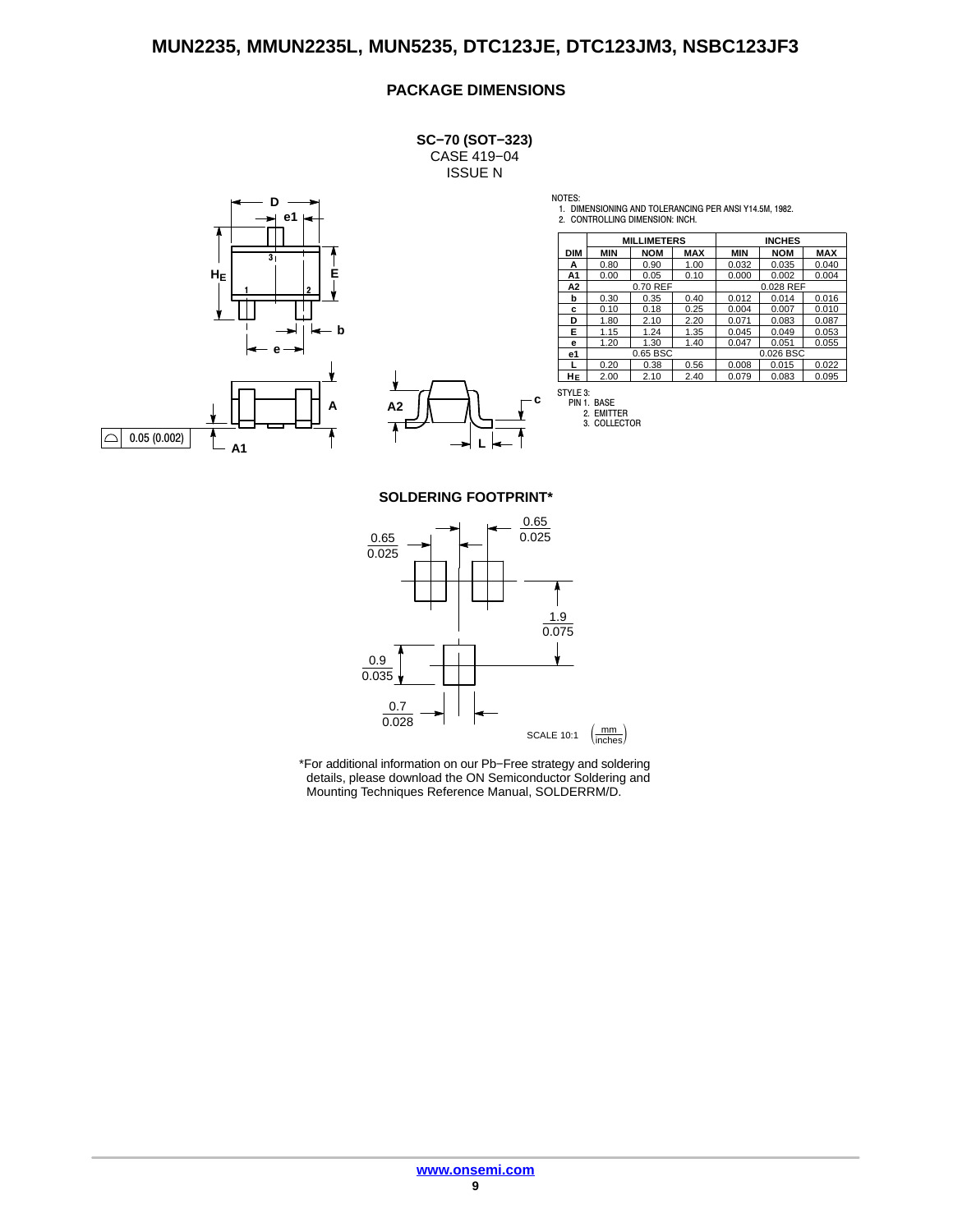#### **PACKAGE DIMENSIONS**

**SC−75/SOT−416** CASE 463 ISSUE G **−E− 2**  $\overline{\mathbf{A}}$ **3 −D− e 1 b 3 PL**  $\Theta$  0.20 (0.008)  $\circledR$  D **HE**  $|0.20(0.008)|E$ ÷



NOTES:

1. DIMENSIONING AND TOLERANCING PER ANSI Y14.5M, 1982. 2. CONTROLLING DIMENSION: MILLIMETER.

|            | <b>MILLIMETERS</b> |            |            | <b>INCHES</b> |            |            |
|------------|--------------------|------------|------------|---------------|------------|------------|
| <b>DIM</b> | <b>MIN</b>         | <b>NOM</b> | <b>MAX</b> | <b>MIN</b>    | <b>NOM</b> | <b>MAX</b> |
| А          | 0.70               | 0.80       | 0.90       | 0.027         | 0.031      | 0.035      |
| А1         | 0.00               | 0.05       | 0.10       | 0.000         | 0.002      | 0.004      |
| b          | 0.15               | 0.20       | 0.30       | 0.006         | 0.008      | 0.012      |
| С          | 0.10               | 0.15       | 0.25       | 0.004         | 0.006      | 0.010      |
| D          | 1.55               | 1.60       | 1.65       | 0.061         | 0.063      | 0.065      |
| Е          | 0.70               | 0.80       | 0.90       | 0.027         | 0.031      | 0.035      |
| е          | 1.00 BSC           |            |            |               | 0.04 BSC   |            |
| L          | 0.10               | 0.15       | 0.20       | 0.004         | 0.006      | 0.008      |
| HF         | 1.50               | 1.60       | 1.70       | 0.060         | 0.063      | 0.067      |

STYLE 1: PIN 1. BASE

2. EMITTER 3. COLLECTOR

#### **SOLDERING FOOTPRINT\***

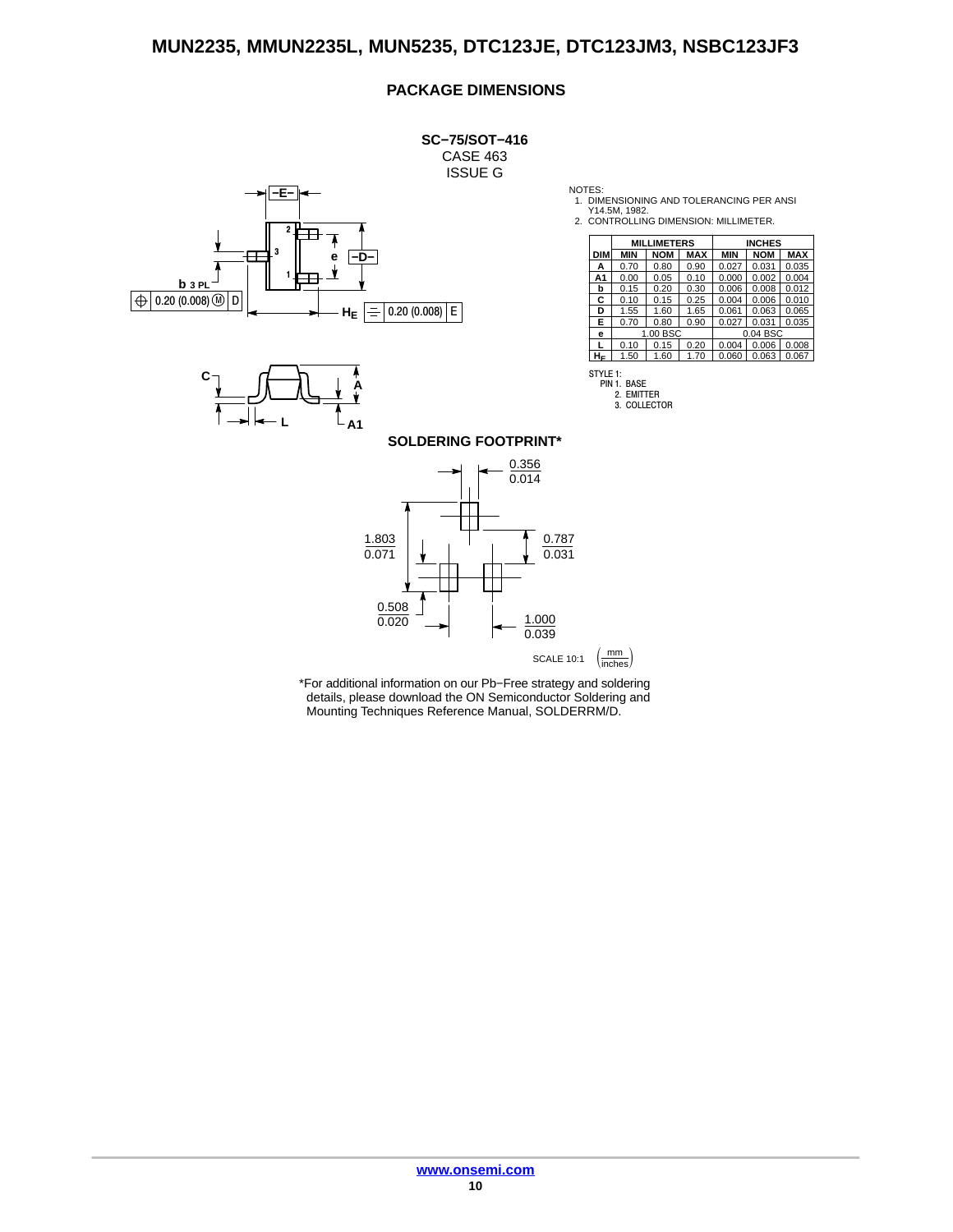#### **PACKAGE DIMENSIONS**



NOTES: 1. DIMENSIONING AND TOLERANCING PER ASME

Y14.5M, 1994. 2. CONTROLLING DIMENSION: MILLIMETERS. 3. MAXIMUM LEAD THICKNESS INCLUDES LEAD

FINISH. MINIMUM LEAD THICKNESS IS THE MINIMUM THICKNESS OF BASE MATERIAL.

4. DIMENSIONS D AND E DO NOT INCLUDE MOLD FLASH, PROTRUSIONS OR GATE BURRS.

|                | <b>MILLIMETERS</b> |            |            |  |  |
|----------------|--------------------|------------|------------|--|--|
| <b>DIM</b>     | <b>MIN</b>         | <b>NOM</b> | <b>MAX</b> |  |  |
| A              | 0.45               | 0.50       | 0.55       |  |  |
| b              | 0.15               | 0.21       | 0.27       |  |  |
| b1             | 0.25               | 0.31       | 0.37       |  |  |
| С              | 0.07               | 0.12       | 0.17       |  |  |
| D              | 1.15               | 1.20       | 1.25       |  |  |
| Е              | 0.75               | 0.80       | 0.85       |  |  |
| e              |                    | 0.40 BSC   |            |  |  |
| HЕ             | 1.15               | 1.20       | 1.25       |  |  |
|                |                    | 0.29 REF   |            |  |  |
| L <sub>2</sub> | 0.15               | 0.20       | 0.25       |  |  |
| STYLE 1:       |                    |            |            |  |  |

STYLE 1: PIN 1. BASE 2. EMITTER 3. COLLECTOR

#### **SOLDERING FOOTPRINT\* RECOMMENDED**



DIMENSIONS: MILLIMETERS